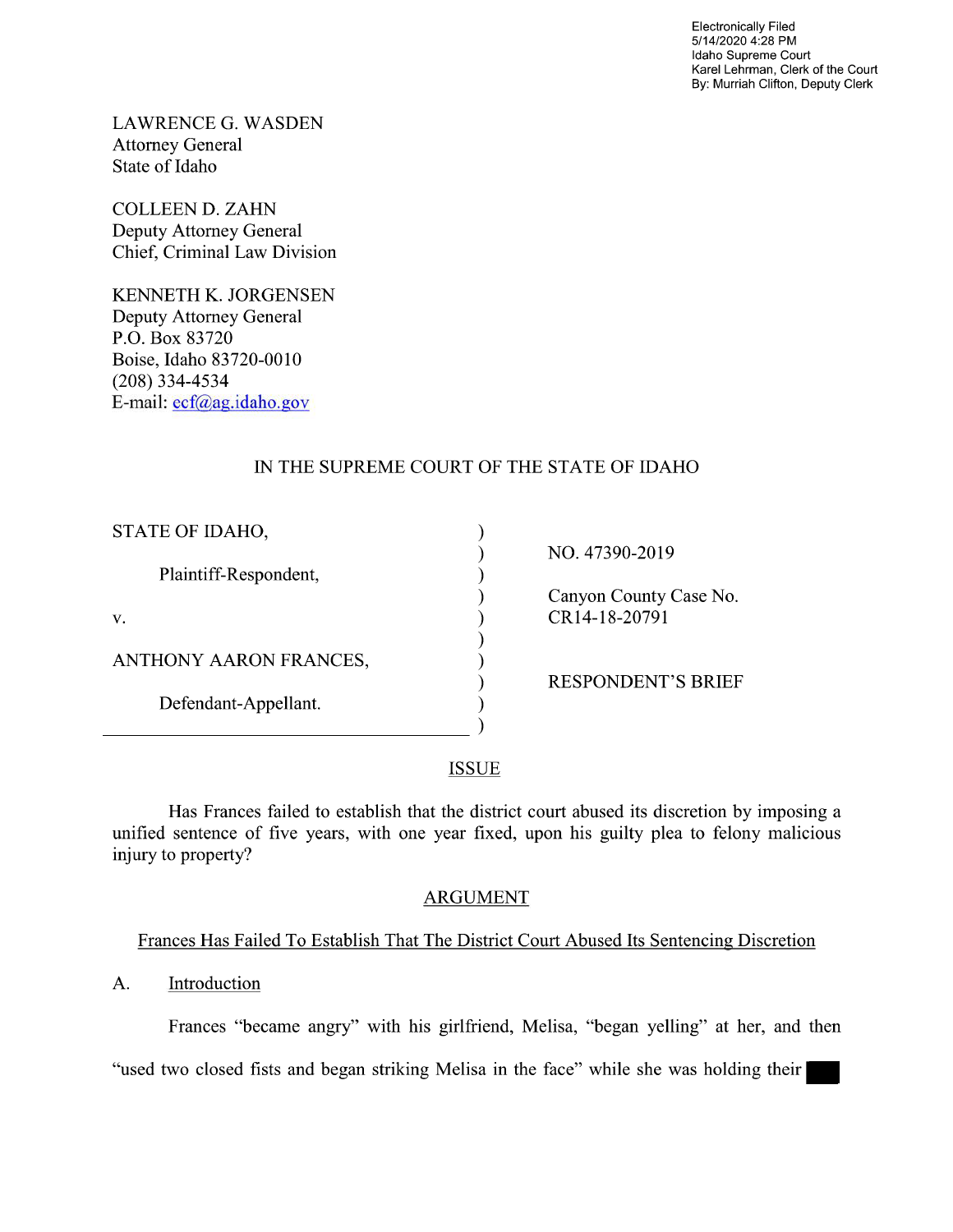child. (R., pp. 14-15.) Melisa "fell backwards toward the glass screen door," after which she "crawled into a protective kneeling position in the corner of the dining room while [Frances] continued t0 strike her." (R., p. 15.) She was eventually "able to get away from [Frances] and ran into her room," "locked both the bedroom door and the bathroom door," and "sat in the floor 0f the shower in the bathroom and called 911." (Id.) Frances subsequently picked up the couple's children and, while holding the two children, he "walked over to the bedroom door and kicked it down." (R., p. 16.) He then "continued to the bathroom ... while still holding the children," "kicked the bathroom door down," and told Melisa that "he was going to kill her."  $(R., pp. 15-16.)$ 

When officers responded, they noted that "several of the blinds were broken" in the dining room where Melisa fell into the sliding glass door, the bedroom door was "0n the ground several feet away from the door frame" and "the hinges were still attached to the frame along with the screws," and the "bathroom door was resting against the sink in the bathroom with the front of the door broken fithher and partially showing the core 0f the door." (R., p. 15.) The officers also noted that Melisa "appeared t0 be deeply frightened," she "had cut 0n the bridge 0f her nose and red marks 0n her face and the outside 0f her arms," and she "indicated that she had soreness to the back of her head." (R., p. 14.) Paramedics responded to assess Melisa and "advised her to go to a local hospital due to her head pain." (PSI, p. 4.<sup>1</sup>) Melisa subsequently went to a medical facility, where she was diagnosed with "'Domestic violence of adult; contusion of left shoulder; strain of left wrist; and contusion of left hand, finger, and scalp."  $(Id.)$ 

<sup>&</sup>lt;sup>1</sup> PSI page numbers correspond with the page numbers of the electronic file "Confidential" Exhibits Appeal 47390-2019.pdf."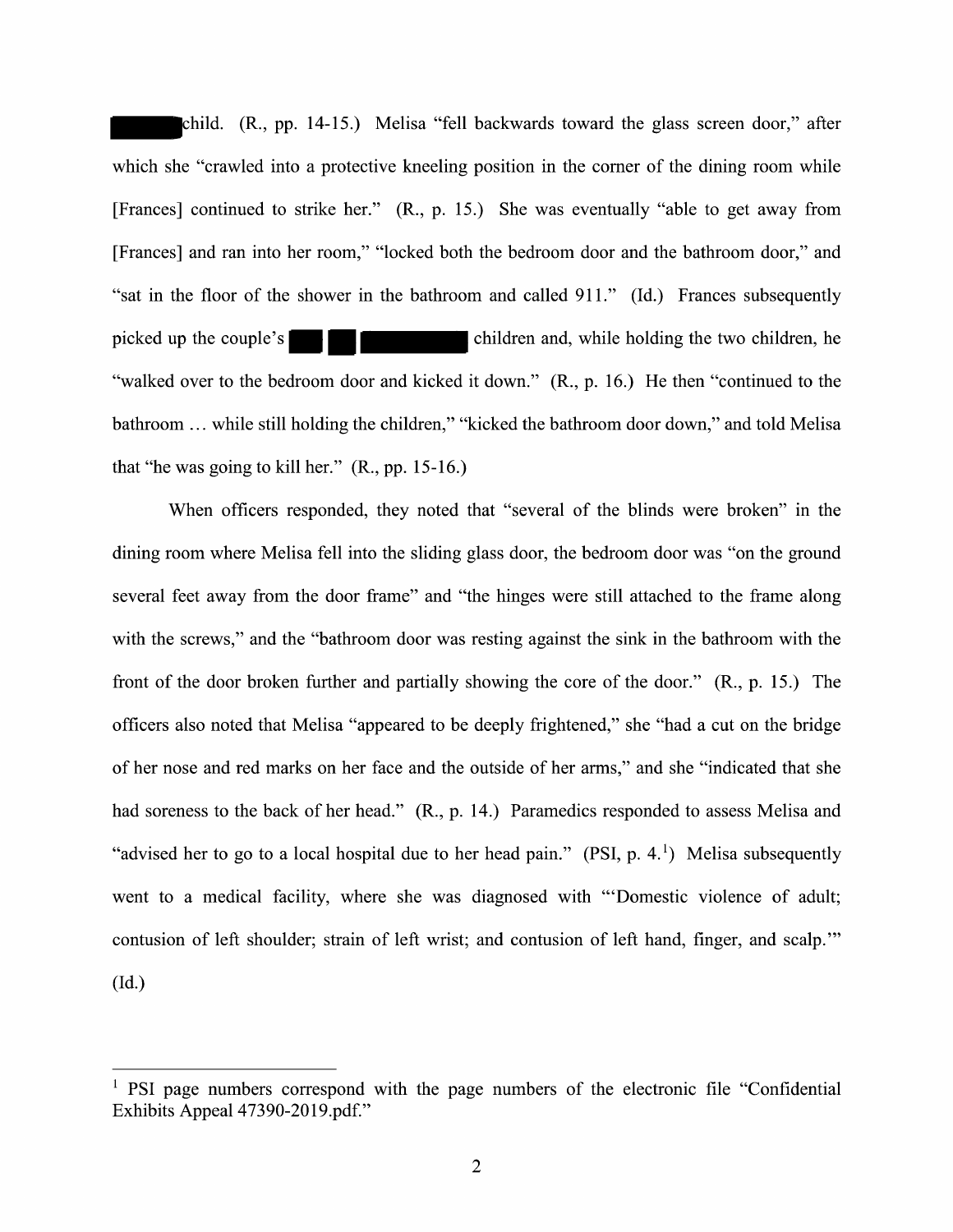The state charged Frances with domestic battery  $-$  traumatic injury, with a persistent violator enhancement, and misdemeanor malicious injury to property. (R., pp. 32-37.) Pursuant to a plea agreement, Frances pled guilty to amended charges of felony malicious injury to property and misdemeanor domestic assault, and the state dismissed the persistent Violator enhancement and agreed to recommend a unified sentence of five years, with two years fixed, for the felony and "credit for time served, t0 run concurrently," for the misdemeanor. (R., pp. 57- 62.) The district court imposed a unified sentence of five years, with one year fixed, for felony malicious injury to property, and 13 days in jail, with credit for 13 days served, for domestic assault.  $(R_{1}, pp. 84, 88-89)$  Frances filed a notice of appeal timely from the judgment of conviction. (R., pp. 90-92.)

Frances asserts his unified sentence 0f five years, with one year fixed, for felony malicious injury to property, is excessive in light of his abusive childhood, participation in domestic violence treatment, acceptance of responsibility, and purported remorse. (Appellant's brief, pp. 2-4.) The record supports the sentence imposed.

### B. Standard Of Review

Appellate review of a sentence is based on an abuse of discretion standard. State v. Dobbs, 166 Idaho 202,  $\phantom{0}$ , 457 P.3d 854, 855 (2020) (citation omitted). "Where a sentence is not illegal, the appellant has the burden to show that it is unreasonable and, thus, a clear abuse of discretion." State V. Schiermeier, 165 Idaho 447, 454, 447 P.3d 895, 902 (2019) (citation omitted). "A sentence fixed within the limits prescribed by the statute will ordinarily not be considered an abuse of discretion by the trial court."  $\underline{Id}$ . "A sentence of confinement is reasonable if it appears at the time of sentencing that confinement is necessary 'to accomplish the primary objective of protecting society and to achieve any 0r all 0f the related goals 0f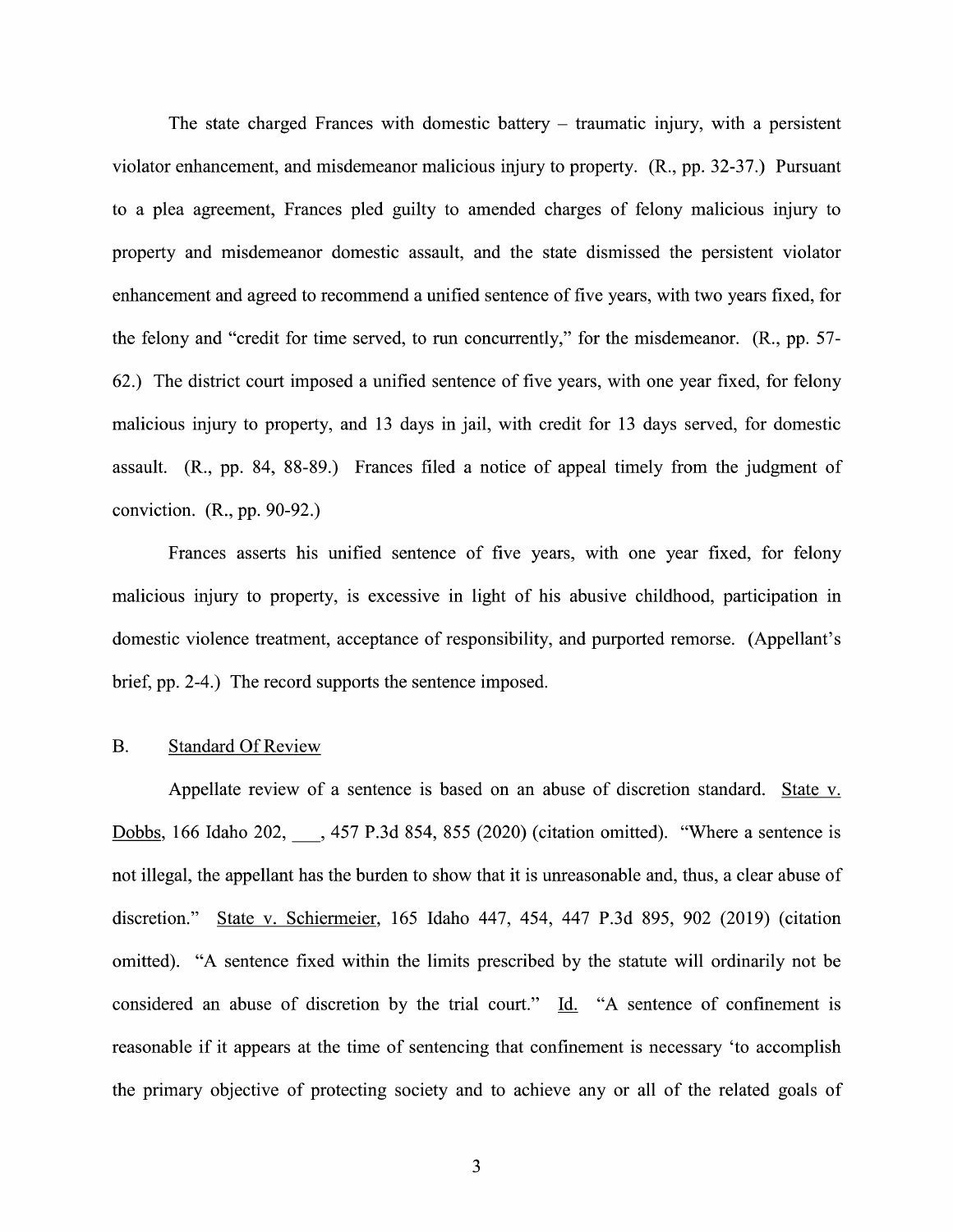deterrence, rehabilitation, or retribution applicable to the given case." Id. (quoting State v. Toohill, 103 Idaho 565, 568, 650 P.2d 707, 710 (Ct. App. 1982)). The district court has the discretion to weigh those objectives and to give them the weight deemed appropriate. Dobbs, <sup>166</sup> Idaho at \_, <sup>457</sup> P.3d at 856. "In deference to the trial judge, this Court will not substitute its view of a reasonable sentence where reasonable minds might differ." State v. Bodenbach, 165 Idaho 577, 591, 448 P.3d 1005, 1019 (2019) (citation omitted).

#### C. Frances Has Shown No Abuse Of The District Court's Discretion

Application of these legal standards to the facts of this case shows no abuse of discretion. First, the district court applied the correct legal standards.  $(8/26/19$  Tr., p. 21, L. 23 – p. 22, L. 4.) It stated, "[O]ne of the things that obviously causes me concern in this case is the violent conduct that you did on this date that led to this charge but also your history." (8/26/19 Tr., p. 20, Ls. 4-7.) The court concluded that "probation really did not deter you" and "you've been through treatment in the past and you've done a rider  $\dots$  but your prior treatment, unfortunately, did not assist you in keeping calm, finding some other way to comport yourself. Instead, you acted violently against the victim." (8/26/19 Tr., p. 21, Ls. 6-22.) The court noted, "This is not the first time that you've committed a violent act," and advised, "I am concerned about community safety as it relates to you. You've had, like I said, several chances in other cases to do well  $\ldots$  but yet you're here again on another very violent incident." (8/26/19 Tr., p. 21, Ls. 11-18.) Accordingly, the district court imposed a unified sentence of five years, with one year fixed, stating, "I don't know what it's going to take to prevent you from committing violent acts in the future. But my hope is that  $\ldots$  protecting society by removing you from society for a period of time" and "also the punishment that will go along with a year of incarceration will impress upon you that violent conduct from you will not be viewed lightly by the courts and that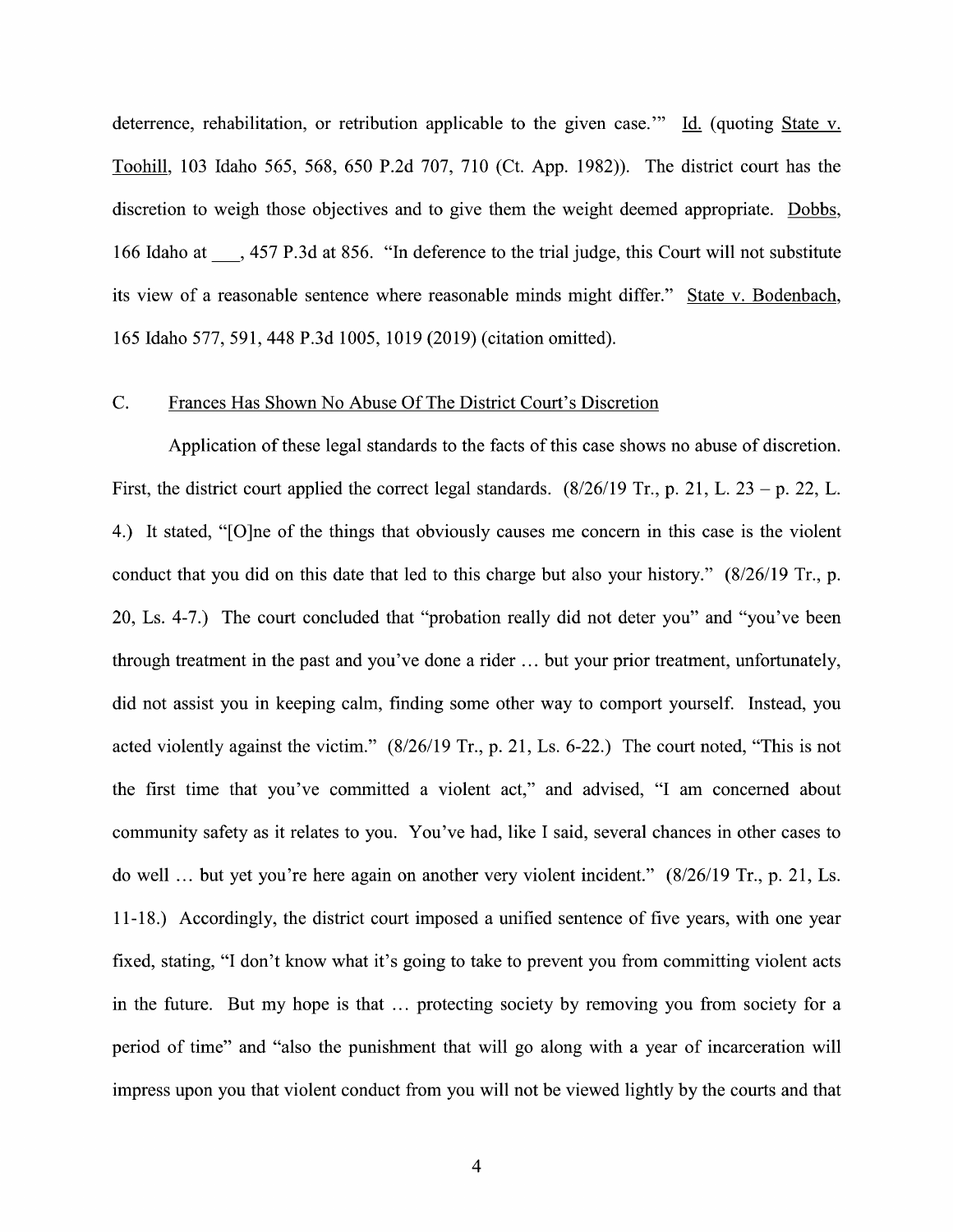you will have serious consequences for them." (8/26/19 Tr., p. 22, Ls. 5-17.) The court advised that, "because of that violent history, I think this sentence is appropriate."  $(8/26/19$  Tr., p. 22, Ls. 20-21.)

The district court's decision is supported by the record. Frances has a long history of committing crimes that victimize and/or endanger the well-being of others. He admitted, "'I have been in several altercations in my life where I have hit people." (PSI, p. 10.) At age 15, Frances was charged with battery, resisting/obstructing officers, and assault or battery upon certain personnel. (PSI, p. 6.) He "pleaded true" to resisting/obstructing officers and was "placed 0n an Informal Adjustment." (PSI, pp. 6, 9.) He was later convicted of inattentive/careless driving, for which he was placed 0n probation. (PSI, pp. 6-7.) Frances was charged with fourth degree assault in 2005 and With DUI in 2006; however, no disposition is listed for those crimes. (PSI, p. 7) In 2007, he was charged with battery and malicious injury to property; he pled guilty to a reduced charge of disturbing the peace and was again placed on probation. (Id.)

In 2008, Frances was convicted of aggravated assault on a law enforcement officer after he was observed "breaking the windows out of a 2005 Honda Civic, registered to [Frances's] wife (Stephanie Cleland)" and, when he saw a law enforcement officer, he "grabbed a claw hammer, and ran towards [the officer] swinging the hammer at him." (PSI, pp. 9-10) (parenthetical notation original).) Frances was placed on felony probation, but violated his probation When he "was arrested for Attempted Strangulation" after he "'placed his arms around his ex-wife's, Stephanie<sup>['s]</sup>, throat, struck her in the head, threw her to the ground, and chased her in his vehicle when she fled." (Id.) Frances admitted to officers that he "'hit his wife, grabbed her, and pulled her hair."" (PSI, p. 10.) Subsequently, while Frances was in the county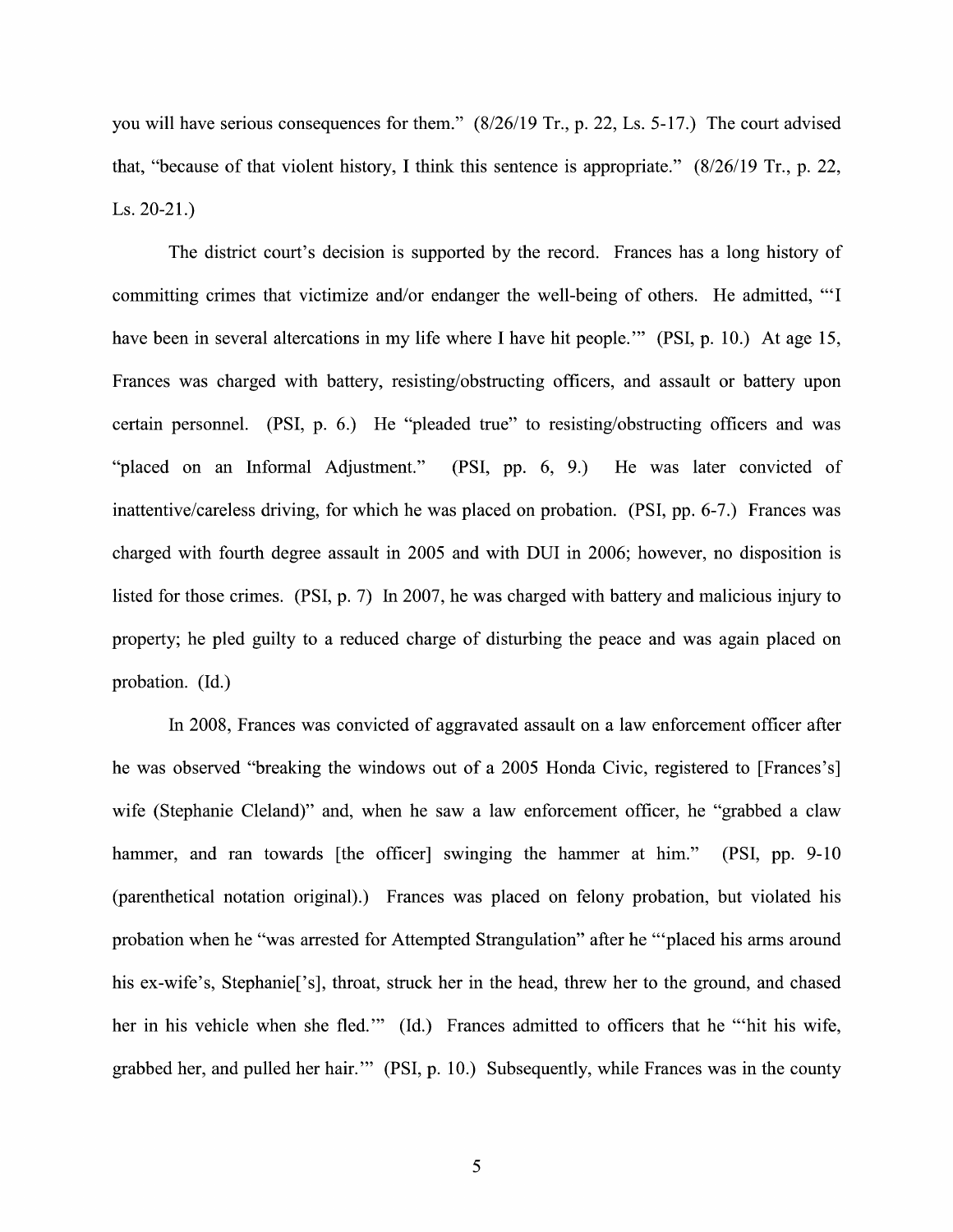jail, he was charged with the new crime of intimidating a witness after deputies intercepted a note that "'contained information on trying to get [Stephanie] not to show up for court or take calls/mail from the prosecutor's office, etc." (Id.) Frances was ultimately convicted of felony domestic Violence in the presence 0f children (amended from attempted strangulation) and was placed in the retained jurisdiction program, after Which he was again placed 0n probation. (Id.)

Thereafter, While 0n probation, Frances was convicted 0f harassment and of DUI. (PSI, pp. 8-9.) He completed domestic Violence treatment at Family Services Counseling Center and Advocates Against Family Violence, and he also completed Moral Reconation Therapy; he nevertheless committed the instant offense just three months after he was discharged from probation in his prior felony domestic Violence case. (PSI, pp. 8-10, 17-18.) The presentence investigator concluded that "prior periods of supervision and a rider did not work as deterrents," as Frances "has continued to exhibit violent behavior." (PSI, p. 21.) The district court did not abuse its discretion when it determined that a unified sentence of five years, with one year fixed, was necessary to satisfy the goals of sentencing in this case, particularly in light of Frances's ongoing violence toward others and failure to rehabilitate or be deterred.

On appeal, Frances argues that his sentence is excessive because he was abused as child, he was again participating in domestic violence treatment, and he accepted responsibility and apologized for the instant offense. (Appellant's brief, pp. 3-4.) However, as set forth above and as noted by the district court at sentencing, Frances has already completed domestic Violence treatment – during which he should have addressed any violence-related issues stemming from his childhood – and he nevertheless continued to commit crimes of violence. (PSI, pp. 8-9, 17; 8/26/19 Tr., p. 21, Ls. 6-18.) Additionally, while it is laudable that Frances accepted responsibility and apologized for the instant offense, his regret for once again choosing to